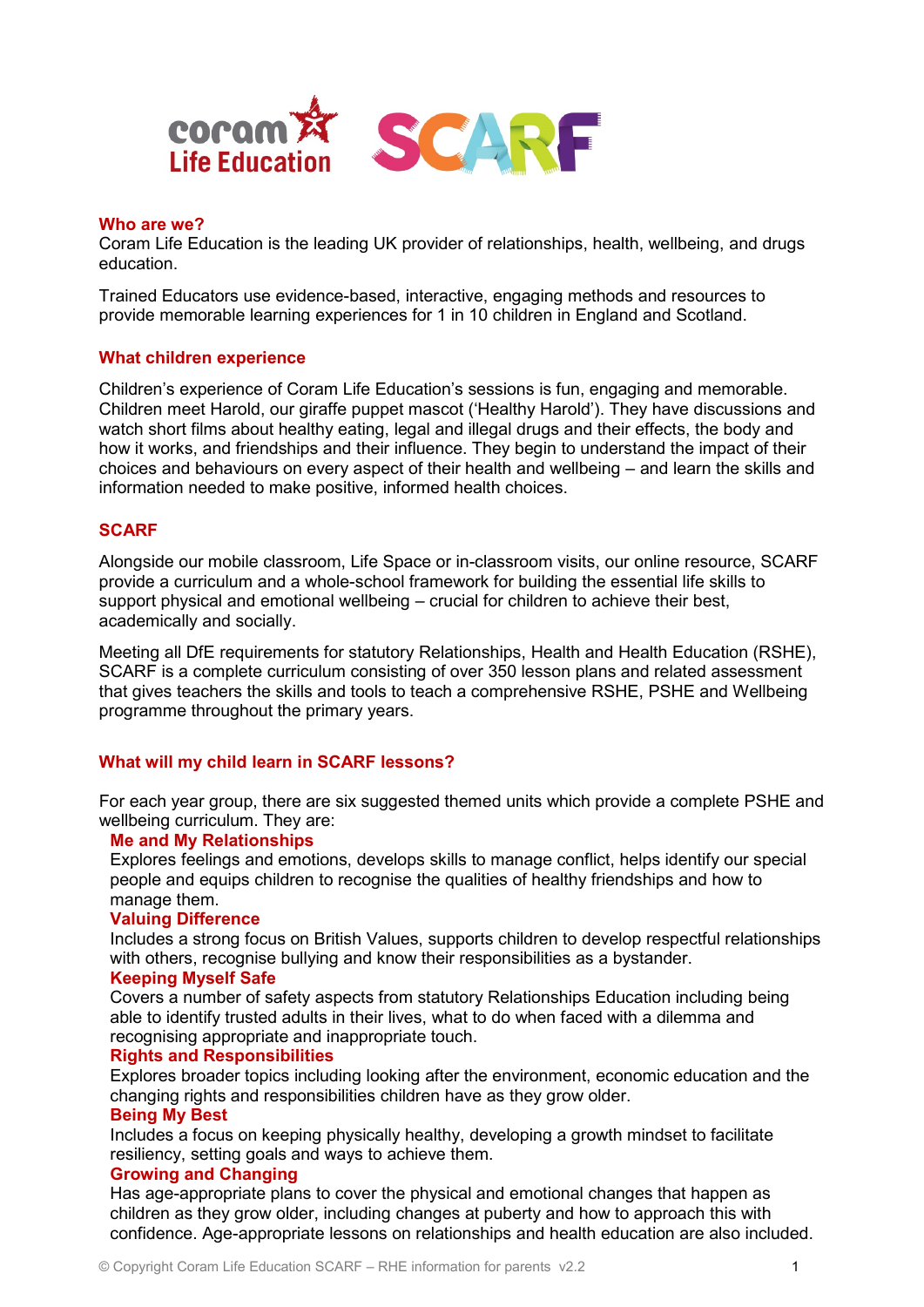## **Relationships and Health Education**

Relationships Education in primary schools should teach the fundamental building blocks and characteristics of positive relationships, with particular reference to friendships, family relationships, and relationships with other peers and adults. At Coram Life Education we believe that children should learn about relationships as well as the emotional, social and physical aspects of growing up, human healthuality and healthual health in an age-appropriate way. This goes beyond learning about relationships, to include puberty, how a baby is conceived and born, body ownership, and safeguarding. Although we refer to our resources as our Relationship Education programme, they also include elements of Health Education as well as non-statutory health education. Therefore we often refer to this as RHE: Relationships and Health Education.

Our Relationships and Health Education resources help children and young people to be safe, healthy and happy, both as they grow, and in their future lives. These lessons help to meet safeguarding, and emotional wellbeing requirements, as well as ensuring that schools cover the requirements of the DfE RSHE guidance.

## **A comprehensive set of age-appropriate lesson plans within SCARF online**

SCARF RHE-specific lessons are designed to cover key skills, attitudes and values children need to explore in order to develop healthy relationships with their peers. Children also learn how to keep themselves safe and to ask for help when they need it.

**4-5 year-olds:** being the same and different, our special people, different families, different homes, our feelings, being unique and special, being kind, caring and friendly, keeping safe, keeping healthy, resilience, life stages and growing from young to old.

**5-6 year olds:** explores themes around families and their special people, the importance of respecting others including those that are different from us, recognising that genitals are private and their correct names; develops understanding of the difference between surprises and secrets (good or bad secrets) and when not to keep bad adult secrets; helps develop judgement of what kind of physical contact is acceptable or unacceptable and how to respond to this (including who to tell and how to tell them).

**6-7 year-olds:** looks at the process of growing from young to old and how people's needs change; explores the opportunities and responsibilities that increasing independence can bring, recognising that they share a responsibility for keeping themselves and others safe.

**7-8 year-olds:** introduces themes about change, and bereavement, healthy and unhealthy relationships (friendships), how images in the media do not always reflect reality and the impact of this on people's thoughts and feelings; the nature and consequences of discrimination; the importance of protecting personal information online; understanding risk and building resilience; making informed choices; resisting pressure and recognising when and how to ask for help.

**8-9 year-olds:** builds on the themes covered in previous years, looking more closely at body changes as they approach and move through puberty including: menstruation and human reproduction; conflicting emotions; what positively and negatively affects their physical, mental and emotional health; understanding good and not-so-good feelings; recognising and challenging stereotypes; consequences of their actions; pressures to behave in an unacceptable, unhealthy or risky way and that marriage is a commitment freely entered into by both people.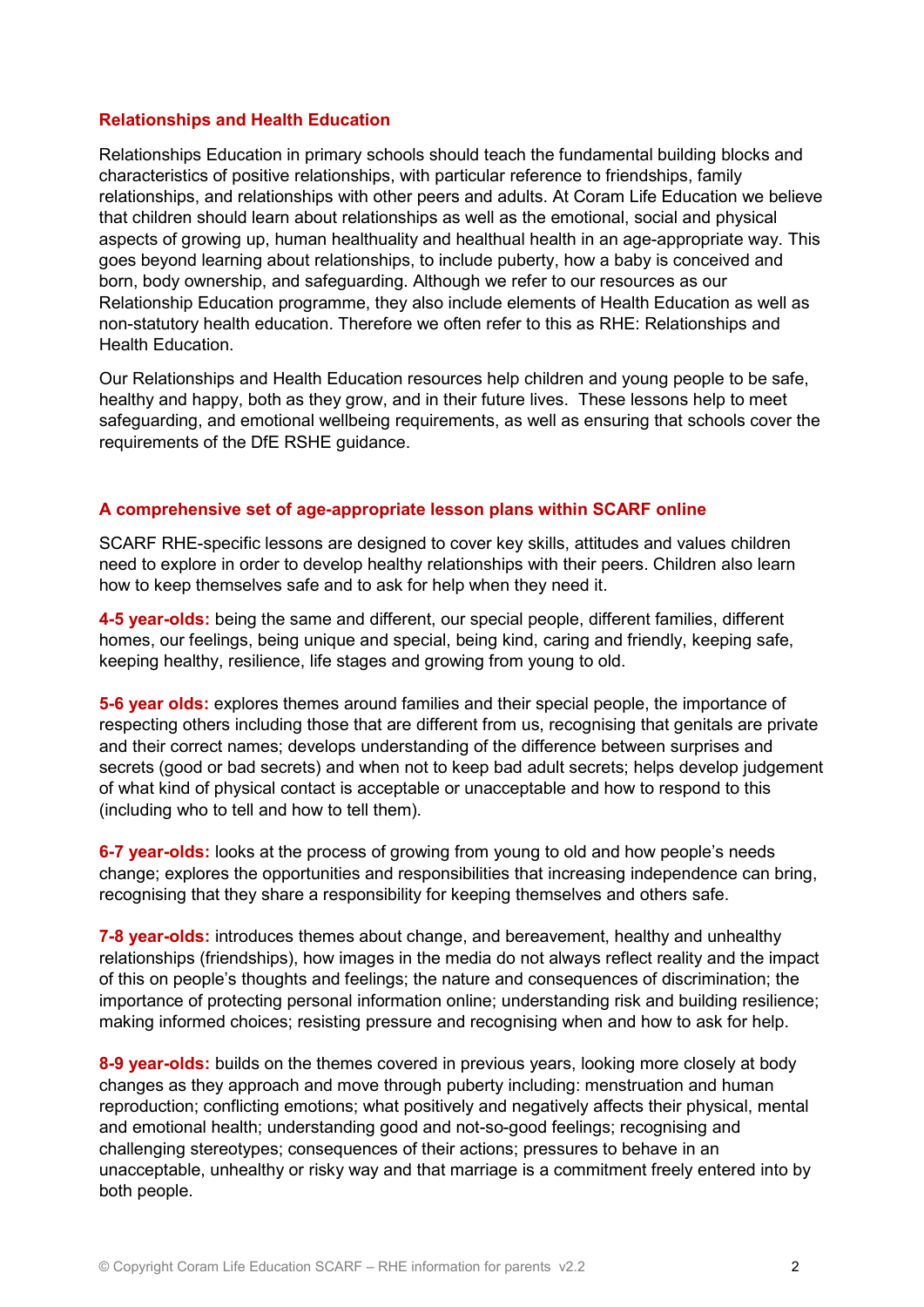**9-10 year-olds:** builds on the themes covered previously and in greater depth, looking more closely at: body changes, menstruation and feelings during puberty; how their changing feelings can affect those they live with; what makes relationships unhealthy; exploring risky behaviour in more detail; different types of bullying including homophobic and transphobic; how to keep their personal information private online (and why this is important), and how to use social media safely.

**10-11 year-olds:** builds on and reinforces all the themes of the previous years, with new content built into the lesson plans looking at: body image and the media; forced marriage; and managing pressure online.

# **Common questions asked about RHE**

## **Is Relationships and Health Education (RHE) compulsory?**

It's compulsory for primary schools to teach Relationships Education and Health Education.

The Department for Education (DfE) also strongly encourage schools to teach Health Education. Schools must consult parents in developing and reviewing their RHE policy. Schools should ensure that the policy meets the needs of pupils and parents and reflects the community they serve.

Schools should also ensure that, when they consult with parents, they provide examples of the resources that they plan to use. This can provide reassurance for parents and helps to continue the conversations started in class at home.

Where a primary school chooses to teach aspects of health education (which go beyond the statutory National Curriculum for Science requirements), the school must set this out in their policy and all schools should consult with parents on what is to be covered. Primary schools that choose to teach non–statutory health education must allow parents a right to withdraw their children.

## **When will my child's school be delivering Relationships and Health Education?**

If your child's school has already consulted parents regarding their RHE policy and shared sample resources with you, then they could start delivering it from September 2021. If not, they have until the beginning of the summer term 2021 to consult parents before they start delivering RHE. The school should ensure they communicate with parents what they will be covering and when.

# **What can I do to support my child's learning at home?**

The statutory guidance is clear in recognising that a parent/carer is a child's primary educator in these matters. There are a many things you can do to support your child's understanding and encourage them to ask questions. Here are some

- 1. If you feel it is time to talk to your child about growing up and the changes they are likely to experience it's best to offer it in small chunks, rather than do it in one go, often known as 'The Talk'. This gives children time to digest the new information and ask you further questions as they develop more understanding.
- 2. If your child asks you questions try to stay calm, and not worry if you don't know the answer. There are plenty of websites that you can use together to help you find the answers to their questions in a factual, honest, age appropriate way (see details below for resources on our website).
- 3. Use everyday opportunities to bring up the topic; things you see on TV or hear on the radio can be great conversation starters to talk about topics such as relationships, health